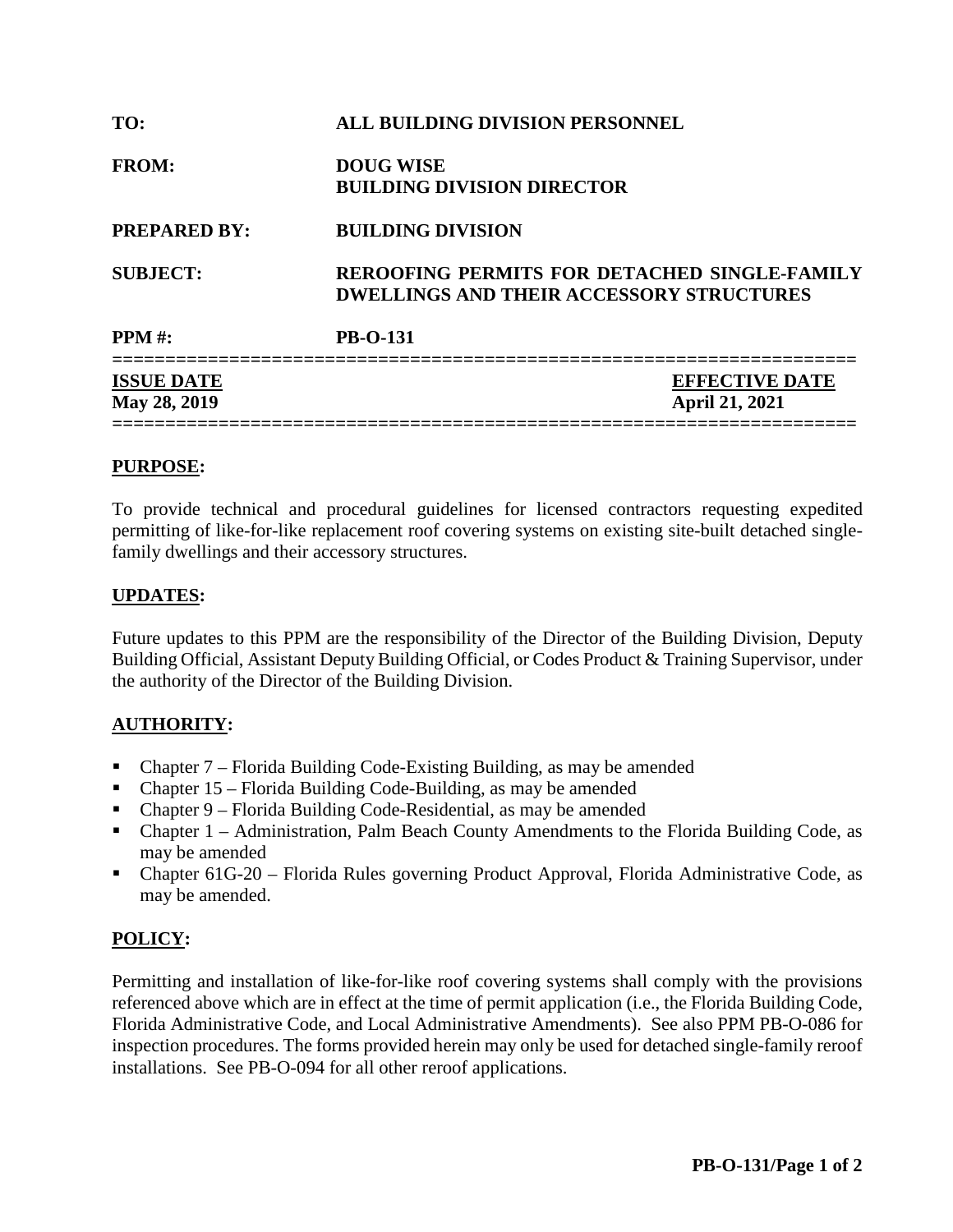#### PROCEDURE:

The following procedures shall be followed for the submittal, review, and approval of reroof permits involving like-for-like roof coverings on detached single-family dwellings and their accessory structures:

#### Permitting

Re-Roofing Permit Submittal Requirements

- 1. The following information shall be provided for all permit applications for re-roofing detached single-family dwellings:
	- a. Two (2) completed copies:
		- i. Form  $-Roof$  Assembly Worksheet  $-\$  detailing specific information regarding the project (Attachment A);
		- ii. Form Expedited Re-Roofing Permit Checklist initialed as appropriate for the specific project (Attachment B);

**Note:** If contractor is unable to certify all statements on the Expedited Re-Roofing Permit Checklist, the contractor will have to refer to and follow the provisions of PB-O-094 to obtain a permit.

b. Two copies:

State of Florida or Miami-Dade County product approval for proposed roof covering system and/or (FRSA/RAS 118,119,120). For product approvals containing numerous system descriptions, the specific covering or system description in the approval must be identified. Specific system limitations must be identified along with general limitations based upon the product approval. Only the pertinent pages of the product approval relevant to the specific system being installed should be submitted.

c. Two copies:

Engineered enhanced fastening analysis for base/anchor sheets, when any uplift pressure exceeds maximum uplift pressure in the product approval, and the product approval allows enhanced fastening. Note: On one-story detached single-family dwellings and their accessory structures, located in ASCE-7 exposure category B or C, flat roofs not over 400 sq. ft., anchor/base sheet fasteners shall be spaced a maximum 4" on center each within 4 ft. of all perimeter roof edges may be specified when enhanced fastening is authorized by the product approval.

d. Fair market value of proposed work on permit application.

#### **Inspections**

Refer to PB-O-086 for Inspection procedures and affidavits.

**DOUG WISE BUILDING DIVISION DIRECTOR** 

- **Supersession History**
- 1. PPM# PB-O-131, issued 11/19/2018
- 2. PPM# PB-O-131, issued 5/19
- 3. PPM# PB-O-131, issued 3/20
- 4. PPM# PB-O-131, issued 2/21
- 5. PPM# PB-O-131, issued 4/21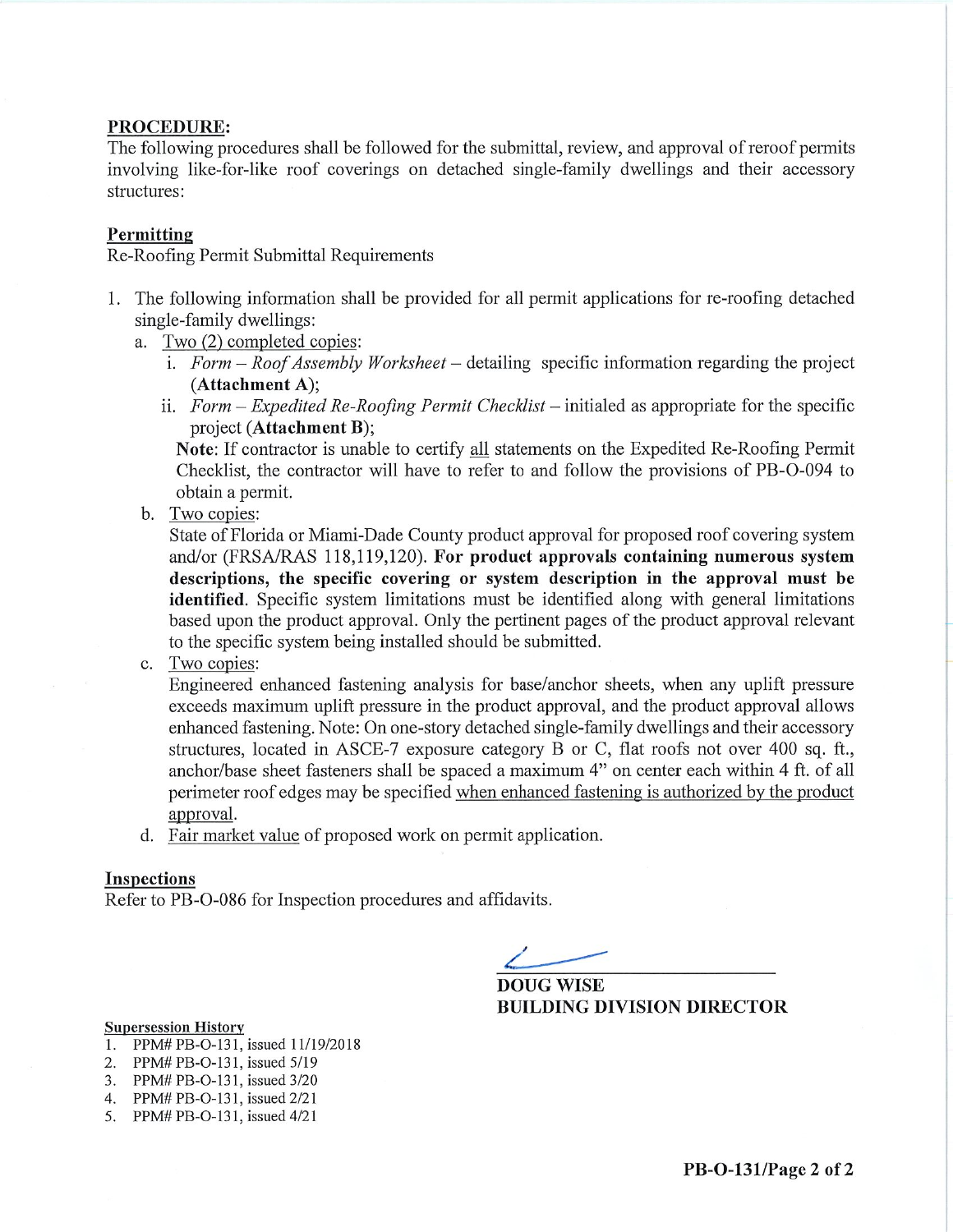# **EXPEDITED ROOF WORKSHEET - SFD only**

|              |                                                                                  |          | "Like for Like" Replacement ONLY |                             |          |  |
|--------------|----------------------------------------------------------------------------------|----------|----------------------------------|-----------------------------|----------|--|
| <b>LORID</b> |                                                                                  |          |                                  |                             |          |  |
|              |                                                                                  |          |                                  |                             |          |  |
|              | Existing Deck: Plywood Deck, Wood Plank, Other: ________________________________ |          |                                  |                             |          |  |
|              |                                                                                  | (FL/NOA) | (FL/NOA)                         | (FL/NOA)                    | (FL/NOA) |  |
|              | Slope $\_\_\$ /12" Gable/Hip (# of Squares): Flat/Low Slope (Sq. Ft) **:         |          |                                  |                             |          |  |
|              | Design Wind Speed: 170Vult mph or per www.atcouncil.org/windspeed/               |          |                                  | <b>Exposure Category: C</b> |          |  |

#### **INSTALLATION Details:**

**Identify/ Circle** the specific Installation methods and Attachment details in all Product Approvals, the FRSA Manual, and applicable Manufacturers' Specifications.

• Specify System Type, Details, and Pages:

**UNDERLAYMENT** (Asphalt & Metal Shingles, Non-Wood Shake, Metal Panels) **choose U/L per R905.1.1**

| Self-Adhered<br>(Direct to Deck)<br>**NOT an Option for<br>Wood Shake/Shingle** | 4" Wide Strip<br>(ASTM D1970)<br>Over all Joints/Seams<br>(Per Table R905.1.1.1) | 3 3/4" Wide Strip<br>(AAMA 711)<br>Over all Joints/Seams<br>(Per Table R905.1.1.1) | 2 Layers of<br>30# Felt<br>(ASTM Approved) | 2 Layers<br>Synthetic U/L<br>**NOT an Option for<br>Wood Shake/Shingle** |
|---------------------------------------------------------------------------------|----------------------------------------------------------------------------------|------------------------------------------------------------------------------------|--------------------------------------------|--------------------------------------------------------------------------|
| Self-Adhered<br>(ASTM D1970)                                                    | 4" Wide Strip of S.A.<br>polymer-modified                                        | 3 3/4" Wide Strip of<br>self-adhering flexible                                     | Two layers of ASTM<br>D226 Type II or ASTM | Two layers of reinforced<br>synthetic underlayment                       |
| Polymer-Modified                                                                | bitumen membrane                                                                 | flashing tape per                                                                  | D4869 Type III or IV.                      | (Provide FL/NOA).                                                        |
| Bitumen Underlayment<br>Applied directly to                                     | per ASTM D1970<br>applied over all joints                                        | AAMA 711 applied<br>over all joints with 30#                                       | Layers to be lapped at<br>$19"$ O.C.       | Layer to be lapped by<br>min. half width of rolls.                       |
| entire roof deck                                                                | with 30# felt on top                                                             | felt on top                                                                        |                                            |                                                                          |

**UNDERLAYMENT (Clay/ Cement TILE)** - Attachment per:  $\Box$  RAS 118,119,120  $\Box$  FRSA 6<sup>th</sup> Edition

**<u>Note:</u>** Roof Tile attachment shall resist the following minimum Uplift Moments ( $M_a$  = ft-lbf) for **All** slopes:

**GABLE Roof**: LPZ 31.2 // HPZ 43.7 **or HIP Roof**: LPZ 39.5 // HPZ 47.9

1) Underlayment (Tile) - Florida # FL- Miami-Dade NOA#

2) Adhesive (if applicable) - Florida # FL- Miami-Dade NOA#

**ACCESSORIES** (EXISTING Replacement ONLY) - Ridge Vents, Turbines, Skylights, Other:

Florida # FL-<br>Miami-Dade NOA#

**Please post this completed worksheet with all other inspection documents on the jobsite prior to inspection.** 

**\*Product Approvals/NOA's referenced above must be on job site during inspection\***

**\*Roofing Affidavits (if applicable) must be provided at the time of inspection\***

I certify that all the foregoing information is accurate and all work performed will comply with all applicable codes & standards regulating construction.

\_\_\_\_\_\_\_\_\_\_\_\_\_\_\_\_\_\_\_\_\_\_\_\_\_\_\_\_\_\_\_\_\_\_\_\_\_ \_\_\_\_\_\_\_\_\_\_\_\_\_\_\_\_\_\_\_ \_\_\_\_\_\_\_\_\_\_\_\_\_\_\_\_\_\_\_ QUALIFIER's Signature/ Print Name LICENSE # DATE

\*\* Flat decks over 400 sf. may be required to provide enhance fastening details from a design professional to the inspector.

PB-O-131/Attachment A - 1 of 1